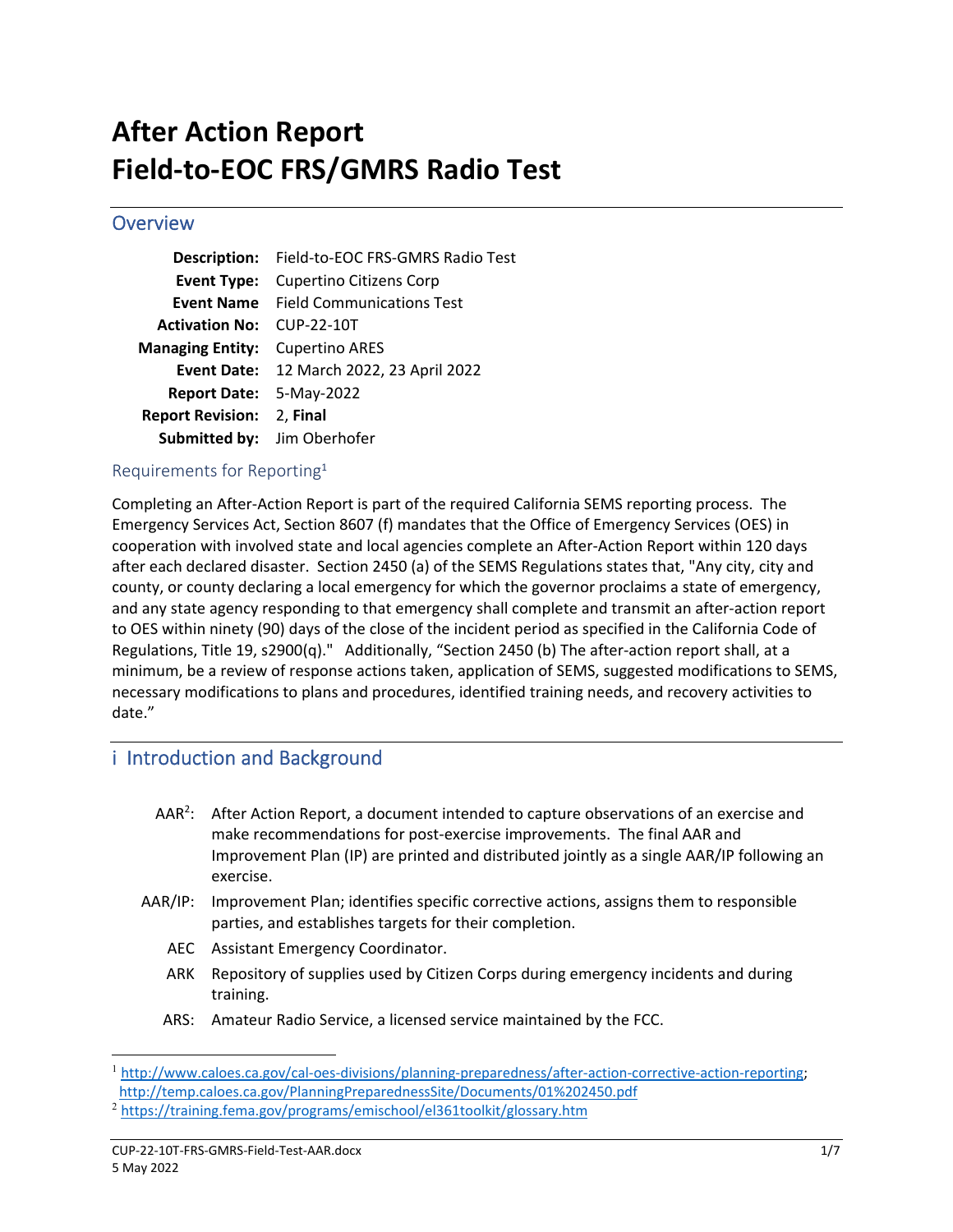- BL: Block Leader, a neighborhood engagement program; helps neighbors get to know their neighbors and organize activities so neighbors can more easily communicate.
- CAP: Corrective Action Plan; FEMA; HSEEP<sup>3</sup>: actions identified during activations or exercises that are tracked to completion, ensuring that exercises yield tangible preparedness improvements.
- CARES: Cupertino Amateur Radio Emergency Service is a volunteer organization of FCC‐licensed amateur radio operators who will respond to requests from the city during times of emergencies. Their focus is on understanding risks facing the city and putting plans, communications processes, and tools in place to respond to these risks.
	- CCC: Cupertino Citizen Corps; the City's umbrella organization for CARES, CERT, and MRC.
- CERT: Community Emergency Response Team, prepares residents for and respond to life‐ threatening events in their community.
- Comm 469: City of Cupertino Public Safety Communications Vehicle #469. See PSCV definition below.
	- C469: Same as Comm 469 above.
	- DOC: Department Operations Center; manages the overall field CCC deployment; aggregates data to be passed to the EOC. Advises EOC Staff on CCC capabilities, readiness, and activities.
		- EC Emergency Communications Coordinator.
		- EM Emergency Manager. City staff member with responsibility for Cupertino's Emergency Planning and Operations.
	- FRS: Family Radio Service, an unlicensed service maintained by the FCC.
	- GMRS: General Mobile Radio Service, a licensed service maintained by the FCC.
	- IDR Plan Infectious Disease Response Plan.
		- H&W: Health & Welfare; used within the context of a Health & Welfare Check. Usually check of field teams to sure they are OK.
	- NCO/NCS: Net Control Operator / Net Control Station; the control function that ensures the efficient management of and exchange of messages between stations on the frequency.
		- NW: Neighborhood Watch, a crime prevention program; involves neighbors getting to know each other and working together in a program of mutual assistance.
		- OEM: Office of Emergency Management.
		- PSC Public Safety Communications, used in context with Comm 469 vehicle.
		- PSCV Public Safety Communications Vehicle, #469. Refer to Comm 469 definition above.

## **Introduction**

The purpose of an After‐Action Report (AAR) is to analyze the management and response to an incident, event, exercise, or test by identifying the strengths to be maintained and promoted, as well as the areas for improvement.

The focus of this AAR is on the Cupertino Citizen Corps (CCC) FRS‐GMRS field radio test and our ability to exchange information from individual neighborhoods to the local ARKS and then to the EOC. This report is submitted to Cupertino OEM as a record of our findings, plans follow‐up actions, and recommendations to the city.

<sup>3</sup> https://www.fema.gov/emergency‐managers/national‐preparedness/exercises/hseep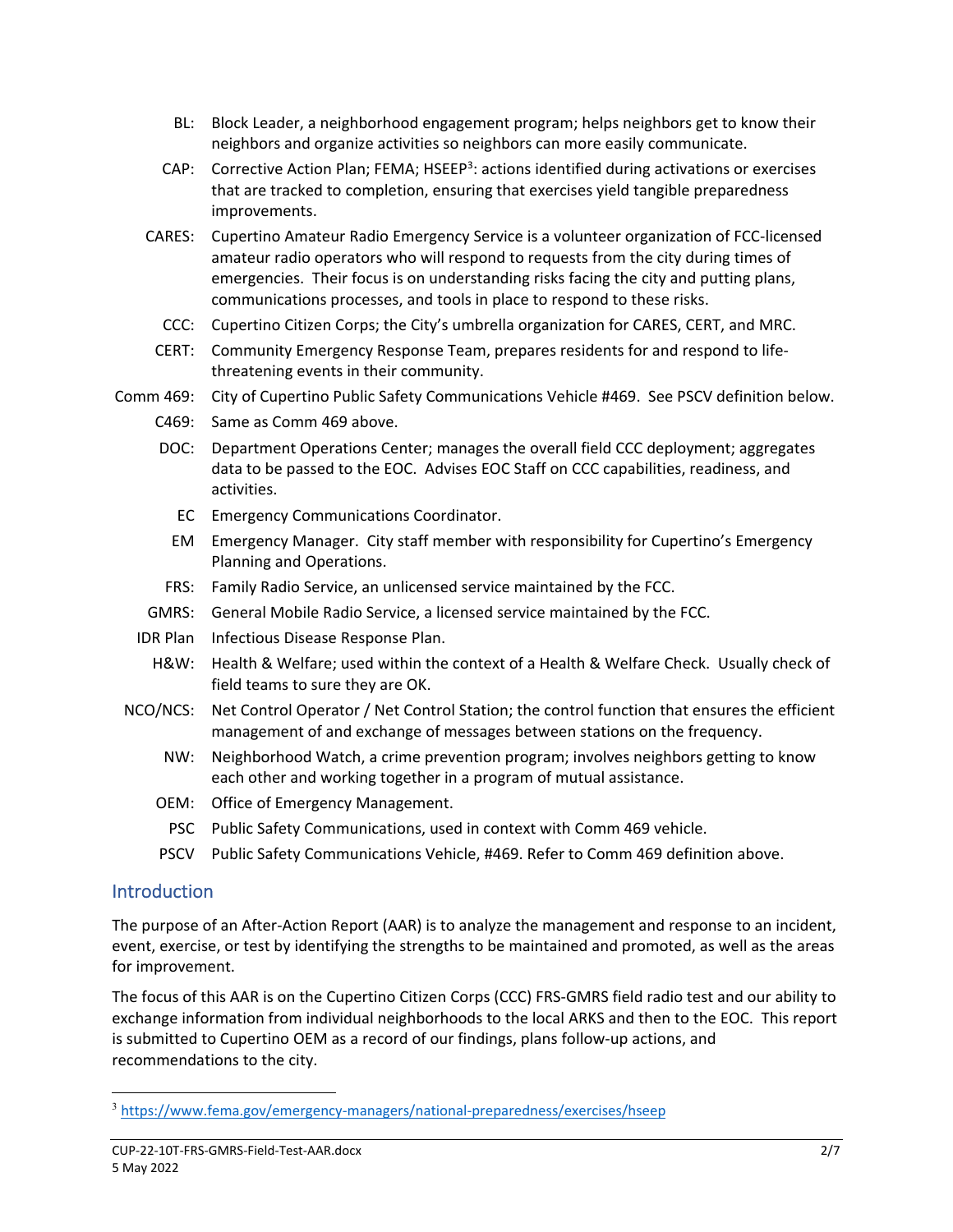## **Summary**

In 2019, CARES proposed the use of GMRS to better communicate with local neighborhoods by radio because of its support for more transmit power and better antenna options. Several tests were performed between each ARK and the surrounding neighborhoods with positive results. In 2020, Cupertino OEM funded the purchase and deployment of GMRS radio systems to the 6 city ARKs, plus additional units for the CERT mobile ICP and Comm 469. Because of COVID‐19, a broader roll‐out was delayed until 2022. A program of training, hands‐on radio familiarity, and field tests was proposed and approved to confirm the feasibility of FRS‐GMRS‐ARS communications.

Two training sessions were held with 28 neighborhood responders (CERT/BL/NW) and 17 CARES members participating. Additionally, 31 neighborhood responders participated in the one of the two hands‐on radio familiarity sessions.

On 12 March 2022, an ARK‐to‐EOC GMRS Radio Test was successfully performed with all ARKs participating. On 23 April 2022, 14 neighborhood responders participated in the field test with 11 neighborhoods successfully checking in to their local ARK from throughout the city.

While the size of the neighborhood participation was low, the test did confirm the feasibility of this communications method and interest in the community in using two‐way radio as a means to support the local neighborhoods.

# ii. Type / Location

Event Type: City of Cupertino, Citizen Corps Training Activation Event Identifier: CUP‐22‐10T Event Name: FRS‐GMRS Radio Test Location: City of Cupertino

# iii. Description

The objectives for this test were:

- 1. Confirm two‐way communications between the city ARKs and the EOC using GMRS.
- 2. Confirm reliable two‐way communications between neighborhood teams and the ARKs on FRS and GMRS.
- 3. Roll up information from neighborhood field reports to the EOC.
- 4. Disseminate information from the EOC to neighborhood field teams.

## Overall Test Plan

This test was run under Cupertino activation CUP‐22‐10T. Two operational periods were planned (Tests #1 and #2), essentially breaking up the test activities so that the second test could build on the results of the first test. Additionally, training and hands‐on workshops were planned and run as well.

| <b>Date</b>   | <b>Activity</b> | <b>Description</b>                       | Location       |
|---------------|-----------------|------------------------------------------|----------------|
| 28-Feb-2022   | Prep            | Share plan with CCC Steering Committee   | Zoom           |
| 2-March-2022  | Prep            | Confirm the Comm 469 Antenna arrangement | Service Center |
| 12-March-2022 | Test 1          | Perform the ARK-to-EOC GMRS radio test.  | EOC, ARKs      |
| 16-March-2022 | <b>Training</b> | CERT/BL/NW Communications orientation    | Zoom           |

#### Overall Test Summary: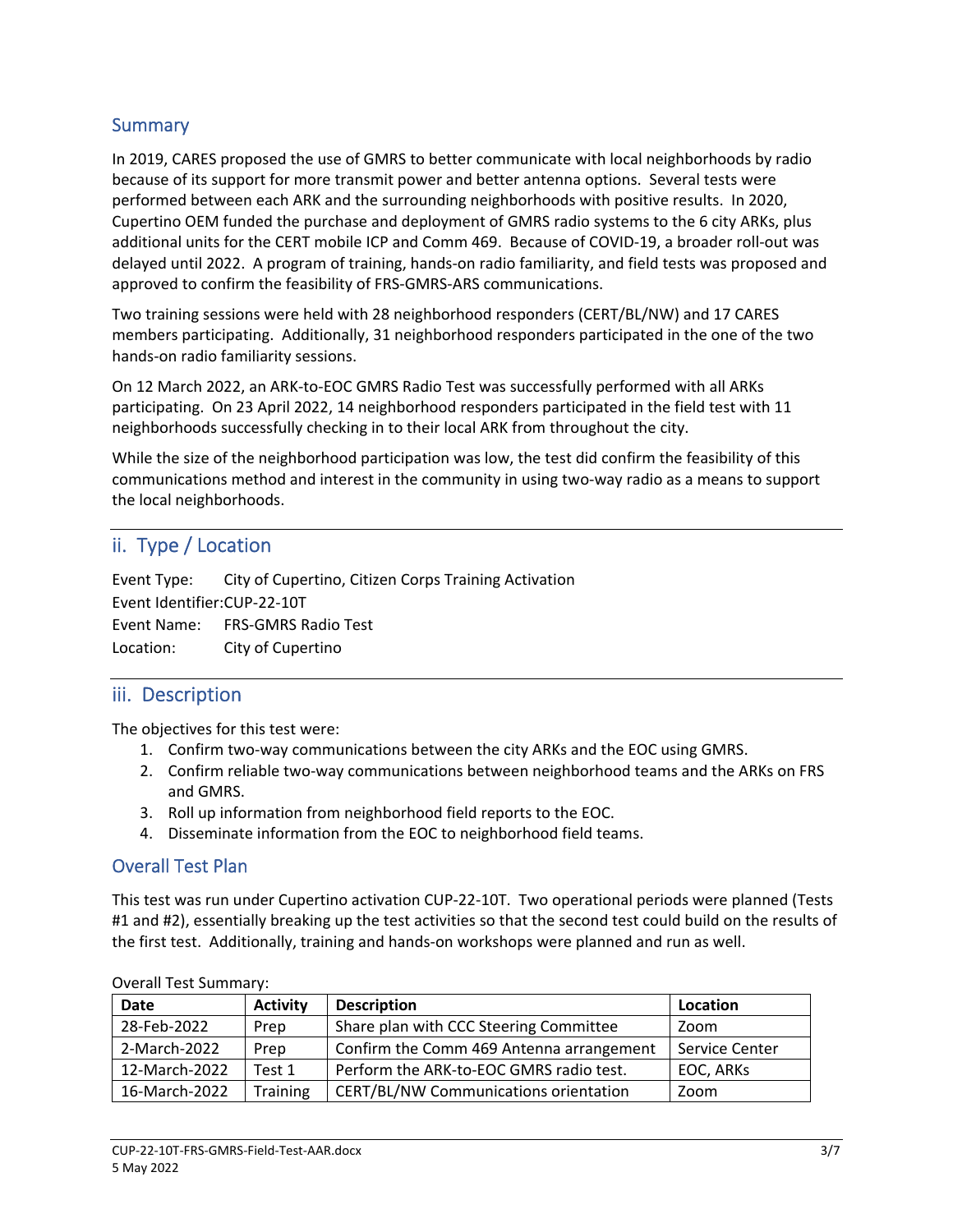| <b>Date</b>   | <b>Activity</b> | <b>Description</b>                    | Location         |
|---------------|-----------------|---------------------------------------|------------------|
| 19-March-2022 | <b>Training</b> | FRS radio hands-on session            | MVA              |
| 30-March-2022 | <b>Training</b> | CERT/BL/NW Communications orientation | Zoom             |
| 2-April-2022  | Training        | FRS radio hands-on session            | City Hall        |
| 23-April-2022 | Test 2          | Perform field to EOC GMRS/FRS test    | EOC, ARKs, Field |

# Key Findings

Following the test, feedback was solicited from neighborhood responders and ARK net control operators on the operational aspects of the test. The lessons learned from this review will drive specific actions within key areas of the CCC response. The three specific findings that emerged were:

- 1. **Re-engagement.** This was the first radio test held in several years and feedback from many of the participants indicated genuine enthusiasm to get back involved, and on the air. The approach taken to get to this point was:
	- a. Refresher training. A communications overview was presented on 2 separate occasions thereby allowing as many field volunteers to participate as possible.
	- b. Hands‐on workshop. A follow‐up session was held to give field volunteers a chance to re-familiarize themselves with the radio to help build familiarity with their equipment.
	- c. Field Test. The test offered a simple method to not only confirm the purpose of this test but also increase personal confidence with radio operations.
- 2. *Legacy radio equipment worked.* The Family Radio Service (FRS) was proposed in 1994 and finally introduced in 1996. Since then, a lot of FRS radios were developed and sold with refinements in features and power levels occurring throughout the years. For the most part, existing radios did work between the neighborhoods and the ARKs (with 2 exceptions). CCC is still doing additional testing to determine an optional radio choice for those wishing to purchase newer equipment.
- 3. *Participation is key.* The fact that the turnout was low (eleven ARK check‐ins) was not lost on those who did participate. However, given that this was the first real test after years of inactivity, and that 28 CERT/BL/NW members participated in the training or workshop, we ended up with 50% participation of training attendees in the field test at some level with 39% actually making contact with the ARK. While the focus of this test was to confirm the feasibility of the FRS‐to‐ARK‐to EOC communications, it is clear that the CCC leadership has work to do to build community involvement. This is not an over‐night activity but will take a few years to build trust, confidence, and participation in the neighborhood response.

# Responding Resources

Event resources came from the following organizations

- 1. Cupertino ARES/RACES: Five CARES members were assigned to operate as a GMRS Net Control Operators at specific ARKs.
- 2. Cupertino CERT: (i) One CERT member was assigned to operate as a GMRS Net Control Operators at a specific ARK. (ii) Additionally, CERT participated from their homes and neighborhoods as field responders.
- 3. Block Leaders and Neighborhood Watch Teams: participated from their homes and neighborhoods as field responders.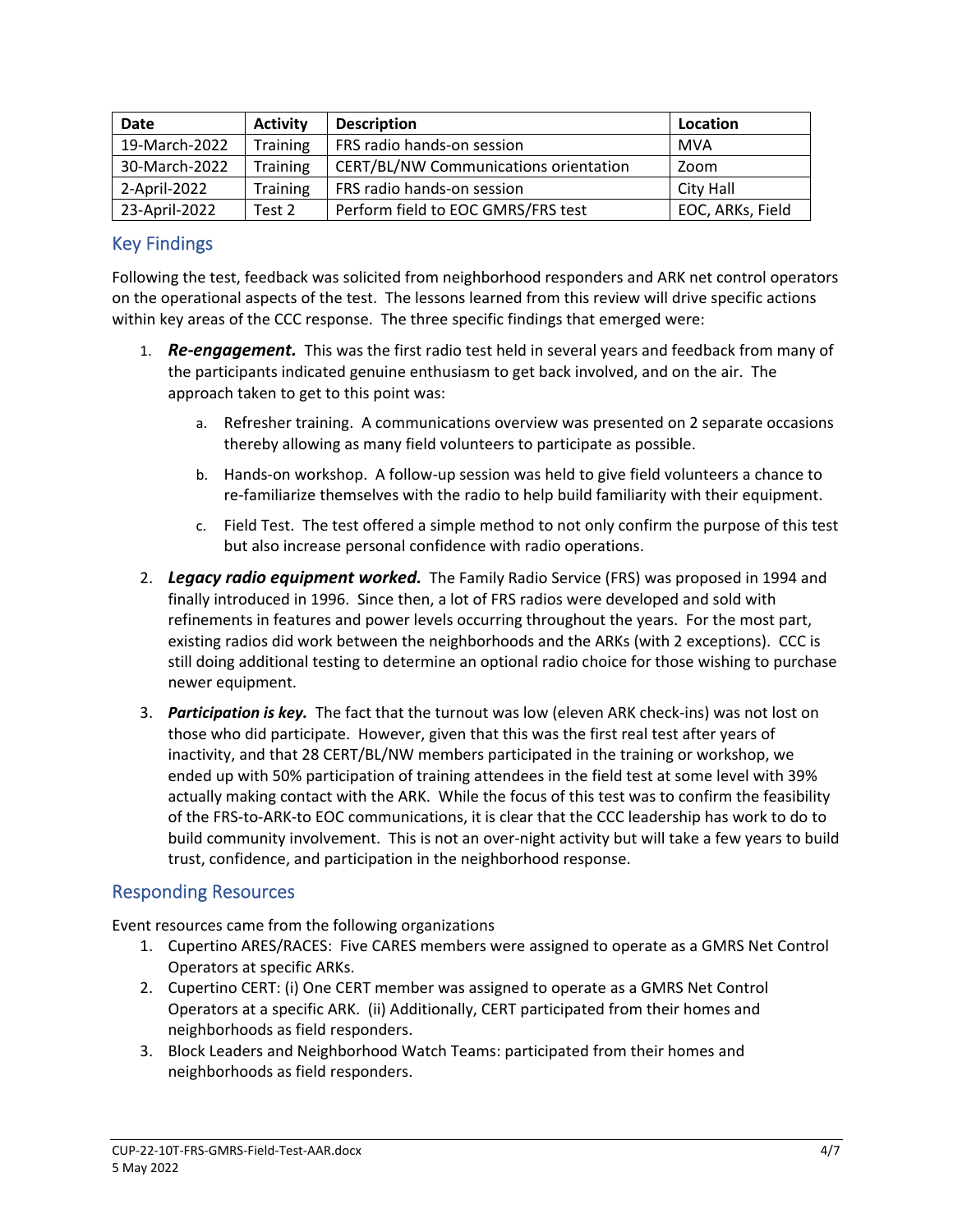# iv Performance against Objectives

#### Objective #1

Confirm two‐way communications between the city ARKs and the EOC using GMRS.

#### *Results:* **Satisfactory**

During the Test Operational Period #1 (12‐March), we confirmed that all ARKS can communicate with Comm 469 without problem. Low power, high power, and repeater channels were all confirmed. The use of higher power GMRS radios along with antennas mounted on the ARK roof plus the GMRS antenna up on the Comm 469 mast provided a more than adequate signal to communicate with the ARKs.

#### *Recommendations:*

- 1. Monta Vista ARK antenna is not hitting the repeater with sufficient clarity when compared to other stations. Recommend changing out this antenna and increase the height to completely clear the Fire Station roof.
- 2. Upgrade the DeAnza ARK with an extension ladder that allows safer access the roof. Check all other ARKs for sufficient roof access ladders.

#### Objective #2

Confirm reliable two‐way comms between neighborhood teams and the ARKs on FRS and GMRS

#### *Results:* **Satisfactory**

During the Test Operational Period #2 (23‐April), where neighborhood responders operated with properly configured radios, all field stations were able to make radio contact with their respective ARK. A simple message was passed, and the data was logged. The following is a summary of neighborhood participants and their reports:

| Location                | <b>Resident</b> | <b>Street</b>           | Reported<br>#Houses | Reported<br>#Volunteers |
|-------------------------|-----------------|-------------------------|---------------------|-------------------------|
| Zone 1, Monta Vista ARK | Jack            | <b>Voss</b>             | 25                  | $\overline{2}$          |
|                         | Gloria          | <b>Standing Oak</b>     | 22                  | 2                       |
|                         | Viji            | DeAnza Oaks             | 221                 | 6                       |
|                         | Roland          | <b>Stevens Creek</b>    | 8                   | 1                       |
|                         | Bro Jack        | <b>Marianist Center</b> | 20                  | 2                       |
| Zone 2, Regnart ARK     | Sue             | Linda Lane              | 40                  | 1                       |
|                         | Ven             | Pinebrook               | 30                  | 3                       |
|                         | Fang            | Donegal Dr              | 21                  | 5                       |
| Zone 3, Garden Gate ARK | <b>Betsy</b>    | Celeste Cir             | 92                  | 1                       |
|                         | Lin             | Stelling Rd             | 60                  | $\mathcal{P}$           |
| Zone 4, Lawsen ARK      |                 |                         | 0                   | 0                       |
| Zone 5, DeAnza ARK      | <b>Barbara</b>  | <b>Bollinger</b>        | 25                  | 1                       |
| Zone 6, Creekside ARK   |                 |                         | 0                   | 0                       |
|                         |                 |                         | 564                 | 26                      |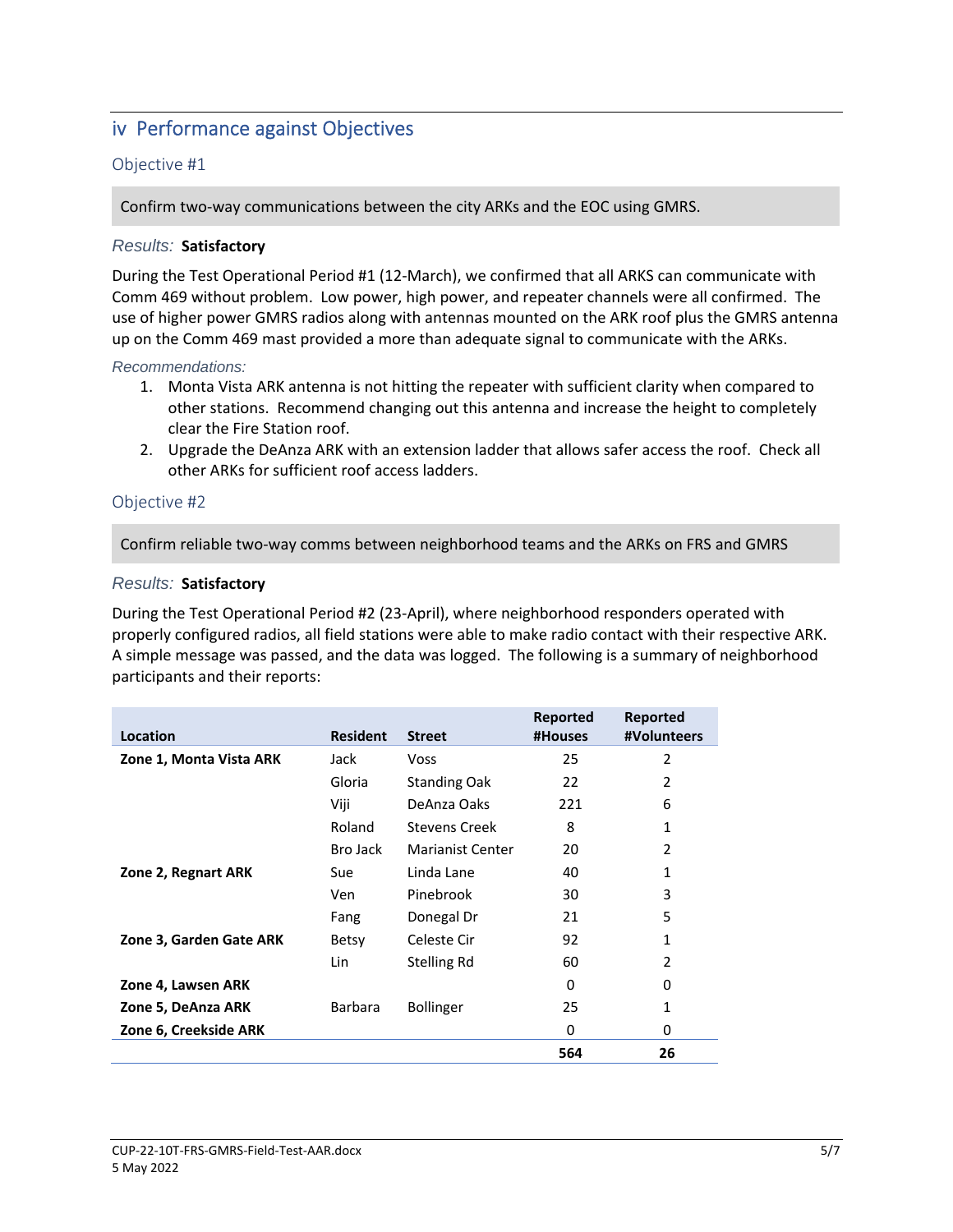Three additional neighborhood responders either attempted to check or walked up to the ARK looking for radio support.

| <b>Location</b>         | <b>Resident</b> | <b>Street - Problem</b>                            |
|-------------------------|-----------------|----------------------------------------------------|
| Zone 1, Monta Vista ARK | John            | Rancho Deep Cliff - Old radio without tones        |
| Zone 4, Lawsen ARK      | Dee             | Virginia Swann - walk-up, programmed radios        |
| Zone 6, Creekside ARK   | Dean            | San Jose - either Creekside or field radio problem |

*Recommendations:* 

3. Creekside ARK GMRS Radio has a faulty microphone. This microphone should be replaced.

#### Objective #3

Roll up information from neighborhood field reports to the EOC

#### *Results:* **Satisfactory (Conditional)**

Due to resource conflicts, staffing all ARK net control stations turned out to be a problem. As a result, the assigned Comm 469 staff was re‐assigned to cover other ARK positions and Comm 469 was not deployed. As a result, all ARK Net Control positions were operational. However, a roll‐up was successfully performed from all ARK sites to Lawson ARK (EOC proxy).

#### *Recommendations:*

4. We used the GMRS Repeater 20R for the roll‐up. For future exercises, move the roll‐up to the EOC GMRS channel 15/35.

#### Objective #4

Disseminate information from the EOC to neighborhood field teams.

#### *Results:* **Satisfactory (Conditional)**

The intent was to roll up the neighborhood results to the EOC, and then pass a message from the EOC back to the neighborhoods via the ARKs. Due to the above staffing issue, this did not happen exactly as planned. However, (i) the Operational Period #1 Test did confirm solid information exchanges between the EOC and the ARKs, and (ii) the ARK Net Control Operators did provide instructions to the participating neighborhood teams confirming the information exchange at that level as well.

#### *Recommendations:*

5. Look for an exercise to practice the information roll up and down.

## v Response at SEMS Levels (as appropriate):

Participating CARES members responded from home to their assigned locations per the event's staffing requirements.

CERT/BL/NW responders operated from their neighborhoods. No other organization, jurisdiction, or agency was involved with this text.

# vi. Interacting Systems, Agencies, and Programs

Not applicable.